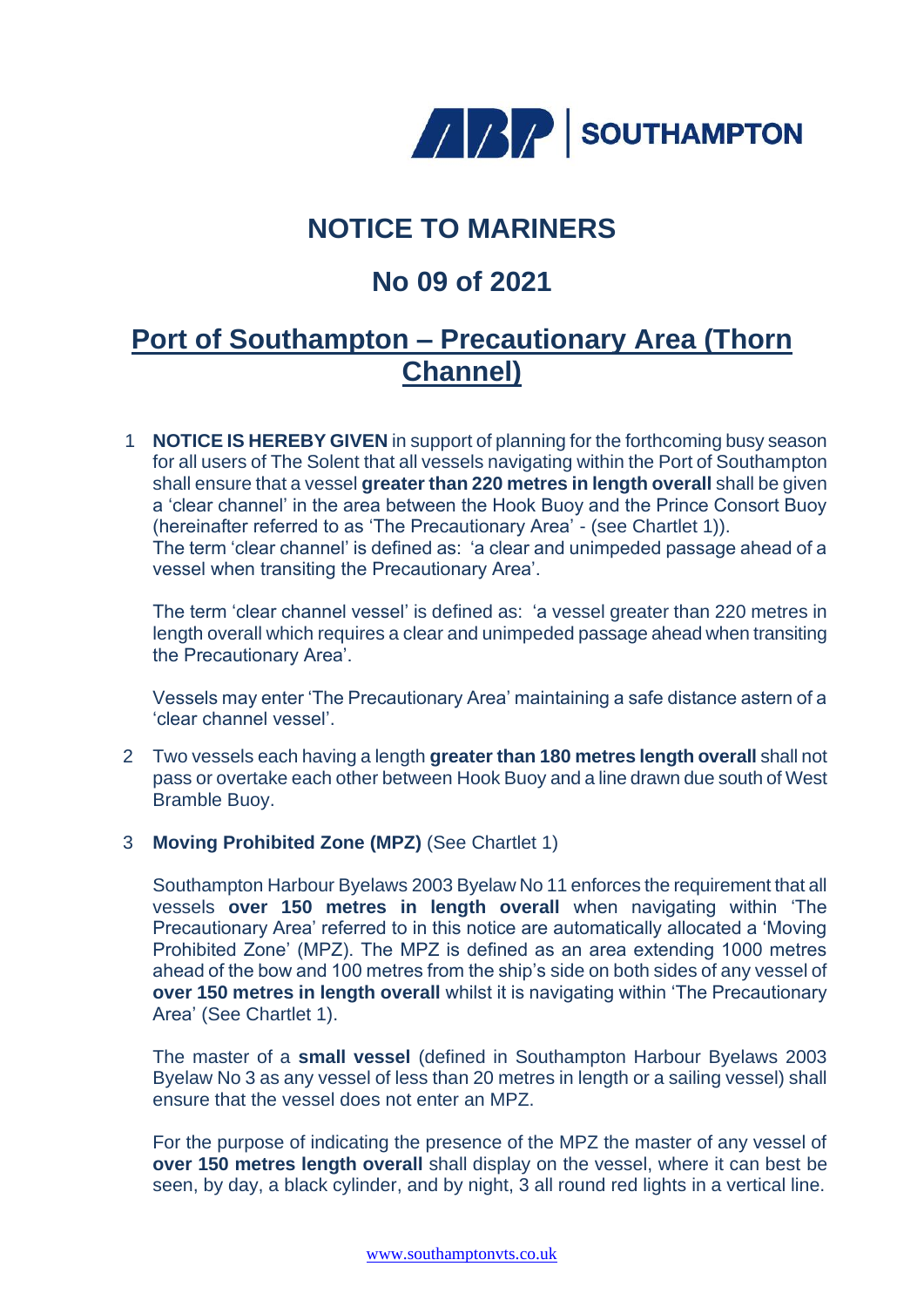### Chartlet 1



### 4 **Tracks followed by Large Vessels**

Masters of small vessels are advised that the tracks followed by large vessels within The Precautionary Area will vary considerably depending on the tidal and wind conditions prevailing at the time and the manoeuvring characteristics of the vessels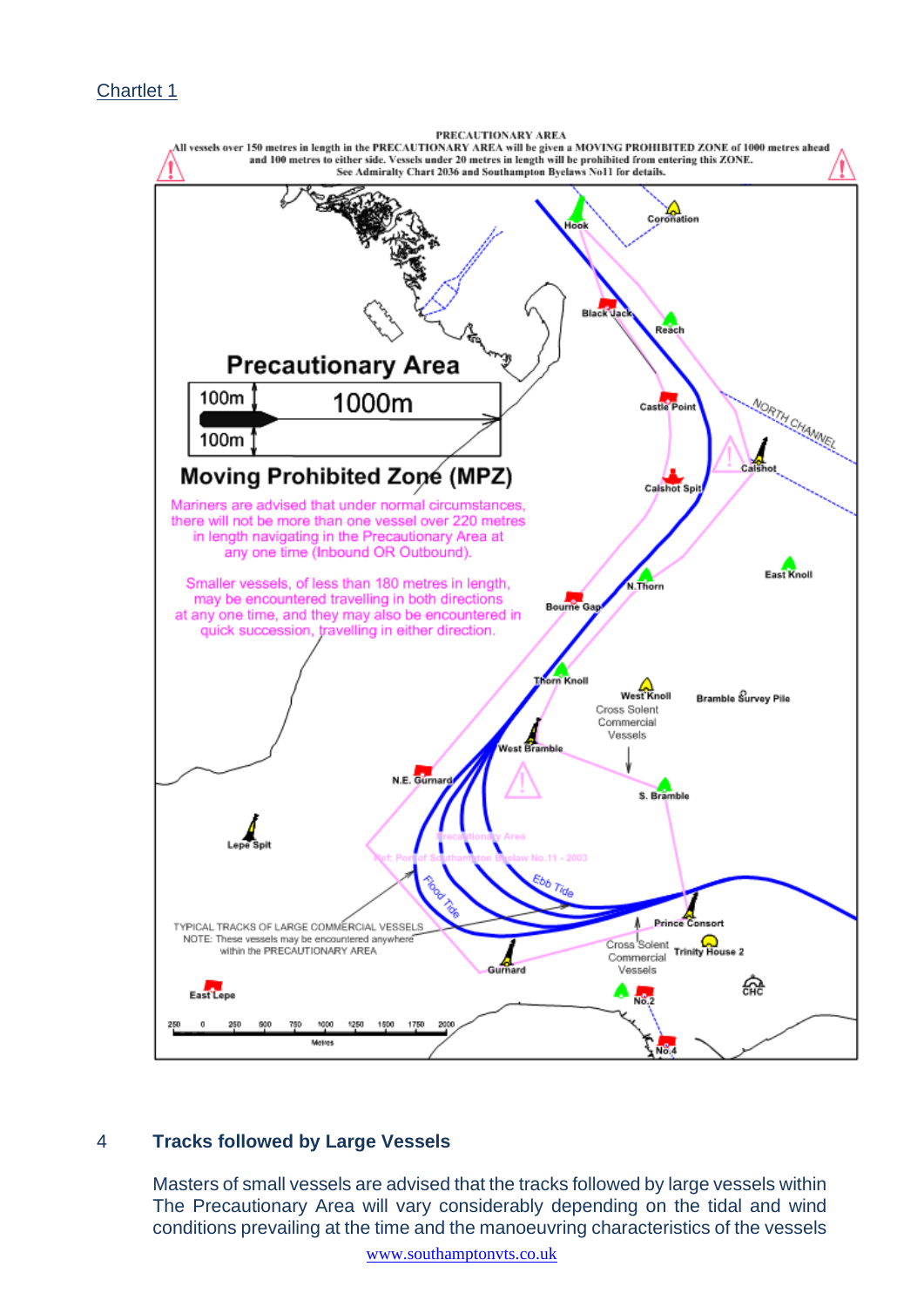themselves. Chartlets 2 to 4 below demonstrate likely tracks for both inbound and outbound vessels in flood and ebb tide conditions.

The tracks and courses shown are indicative only and inbound and outbound vessels may use the full extent of The Precautionary Area. Unless prevented by emergency circumstance, Masters of small vessels should give all large vessels in The Precautionary Area a wide berth and, in particular, they should ensure that they do not enter a vessel's MPZ.

#### 5 **Inbound vessel tracks**

#### Flood tide

If the tide is flooding, this will set an inbound ship to the east as it turns into the Thorn Channel. As it approaches The Precautionary Area, in vicinity of the Prince Consort Buoy, the ship will make a substantial alteration to port, of up to 40 degrees to the southwest towards Gurnard Buoy, in order to give the maximum turning area into the Thorn Channel. The turn to starboard may not be commenced until the ship is very close to or just passed Gurnard Buoy, thus allowing some set to the east in the approach to the Thorn Channel entrance (See Chartlet 2).

In flood tide conditions, Masters of small vessels are advised to closely monitor the bearing of a large vessel as it approaches The Precautionary Area and to allow for the alteration of course to port.

#### Chartlet 2



#### Ebb Tide

If the tide is ebbing, the ship will be set to the west in the turn and thus the turn to starboard into The Thorn Channel will commence much earlier and as much as  $4-5$ cables from Gurnard Buoy. In this case, the alteration to port at Prince Consort Buoy may be less obvious (See Chartlet 3).

#### Chartlet 3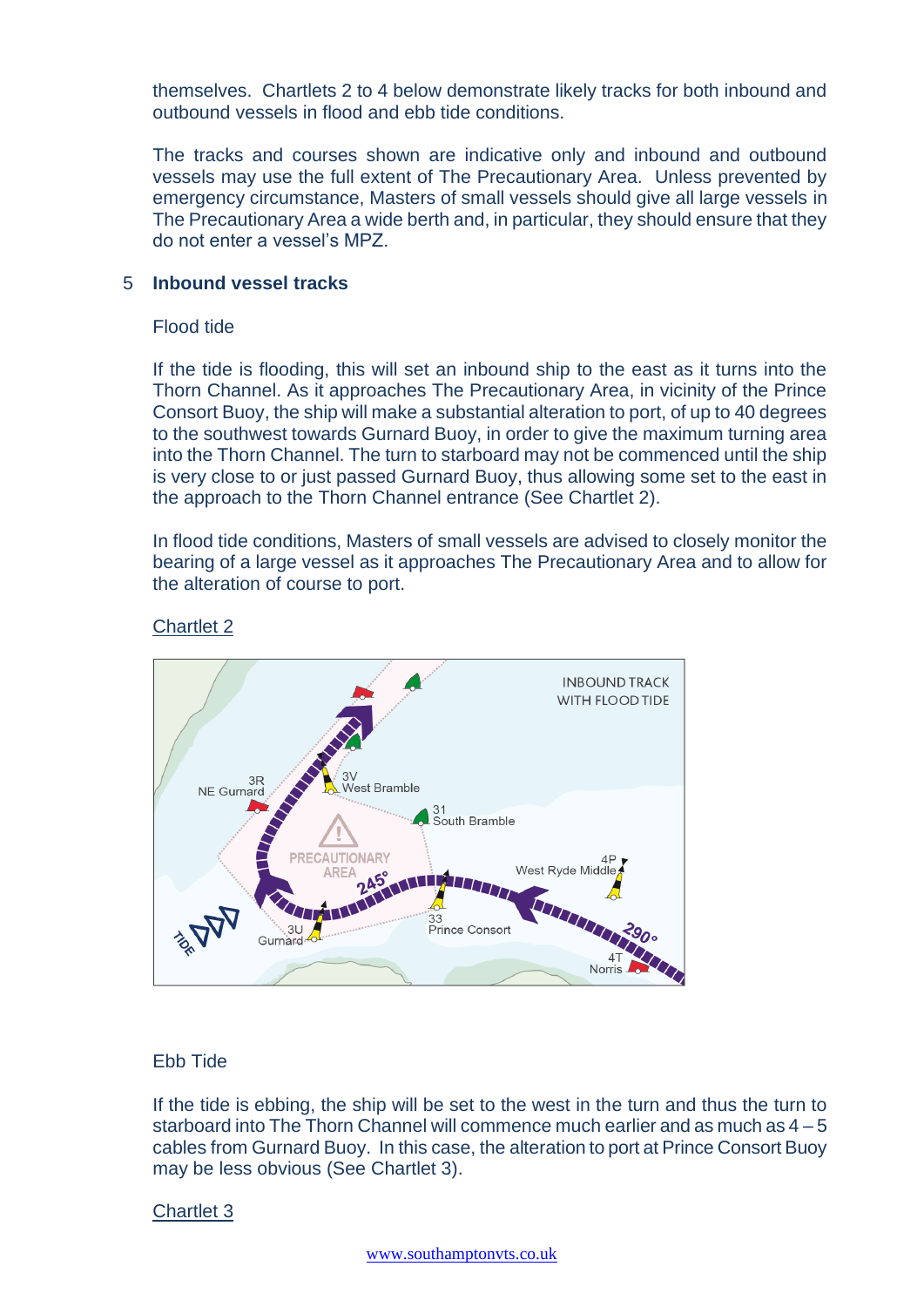

## 6 **Outbound vessel tracks**

### Flood and Ebb tide

All ships leaving Southampton via the Thorn Channel start their turn to port as soon as West Bramble Buoy has been cleared, in order that on steadying up, their final heading is north of Prince Consort Buoy and directly towards the main channel south of Ryde Middle Bank. However, in ebb tide conditions the ship will be set to the west during the turn and may use the full extent of the south eastern quadrant of The Precautionary Area (See Chartlet 4).

## Chartlet 4



## 7 **Southampton Harbour Master's Patrol Launch**

When operationally possible the Southampton Harbour Master's Patrol Launch (VHF Call Sign ''SP'' – watching VHF Channel 12) will precede all vessels over 150 metres in length overall within 'The Precautionary Area' showing, in addition to the normal steaming lights, an all round blue light. The absence of a patrol launch does not invalidate the implementation of a vessel's MPZ.